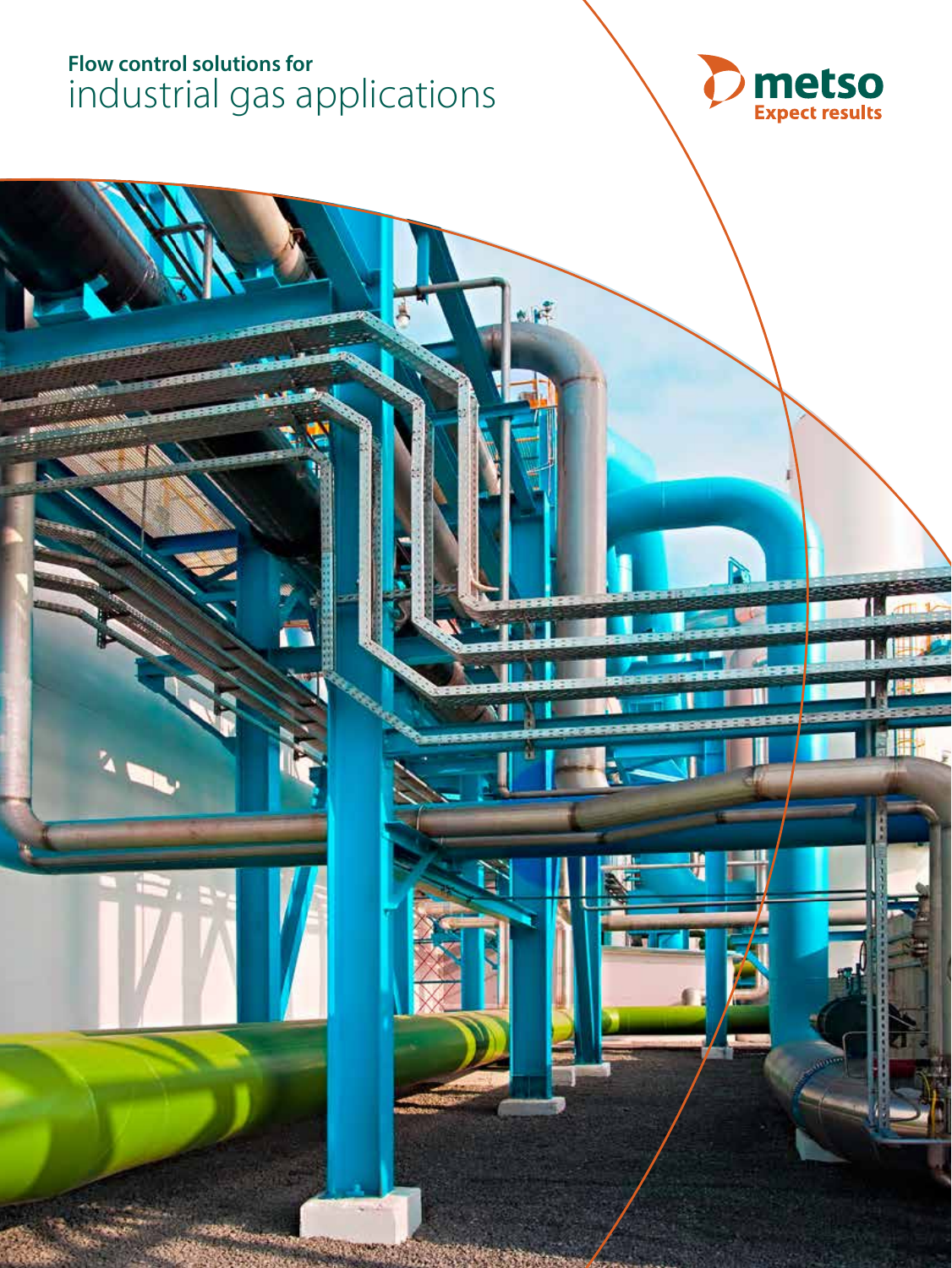

# Challenges in industrial gas applications

Industrial gases are used in many industries and processes such as oil refining, chemical, steel and pharmaceutical plants. Bulk industrial gases are used as such in many industrial and medical applications.



#### Reliability – The key to success

The most common methods to produce these gases comprise of different separation technologies, such as air separation and pressure swing adsorption. The gases can be categorized as liquefied gases, air gases, noble gases and other important gases, like hydrogen. Since they are an important part of the successful production of many industrial products, the most critical challenge regarding the industrial gas process operation is reliability. An interrupted gas supply will stop production and lead to a plant shutdown or disturb the bulk gas deliveries. This means ensuring maximized uptime and continuous, uninterrupted gas supply. At the same time profitability must be ensured through balanced cost control.

Such industrial gas applications place high requirements on valves. Operations are extremely demanding from high-cycle, fast stroking and tight shut-off to control accuracy in both warm and cryogenic conditions. Metso can answer to all these challenges through extensive experience and application knowledge for selecting and sizing just the right valve to meet the most demanding requirements in any specific industrial gas application completed with life cycle care.

We can answer all your industrial gas industry challenges with our extensive expertise and application knowledge by selecting and sizing the right valves to meet your needs.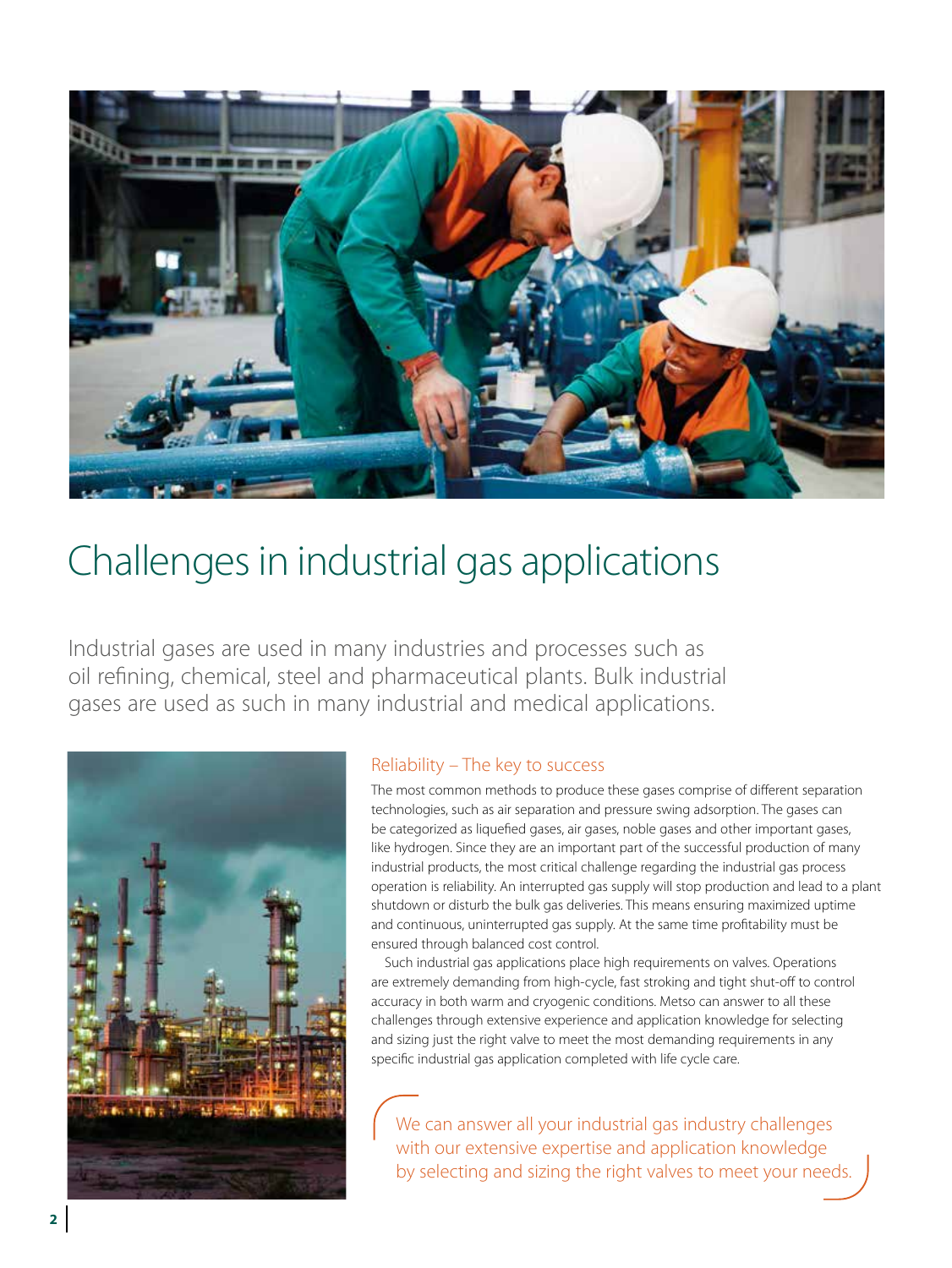## **Metso Intelligent Reliability** The choice of many industrial gas companies

### Ultra-reliable performance

Neles, Jamesbury and Mapag valves are the world's leaders in reliable, highperformance industrial gas flow control solutions. Since the 1970s, we have provided valves and accessories that meet the industry's most difficult process challenges across the entire range of industrial gas processes; cryogenic, adsorption, and membrane technologies. Because we consider industrial gas companies as major customers, Metso has established specialized industrial gas account management. Complete line of control, automated on/off and switching valves, and accessories answer the needs for accurate control, tight shut-off, high reliability, and low maintenance.

### Single source responsibility with global service center network

Operational reliability combined with single source responsibility means that customers can rest assured that our valves will serve well for many years under the severe conditions of industrial gas applications. Thanks to Metso's network of global service centers, valves can also be completely rebuilt and brought back into use in as-good-as-new condition. Our Service Center personnel are trained to maintain, diagnose and troubleshoot industrial gas valves and installations.

### Metso ensures the high reliability demands by

- Preventive program
- Accurate documentation of the service actions.

The combination of these substantial benefits makes an extremely cost effective solution for a demanding service that requires the highest possible level of reliability.

#### We are committed to industry-specific product innovations such as

- Valves for cryogenic applications, high-cycle valves, and emission control,
- Neles SwitchGuard SG9000 intelligent on-off valve controller for process critical and high cycling on-off applications.
- Metso's valve sizing program Nelprof is continuously developed to meet the changing requirements to size and select the right valve and accessories for control, on/off and safety applications

### Metso iCV valve offering includes:

- Finetrol eccentric rotary plug valves
- V-port segment valves for high flow capacity applications
- Neles RotaryGlobe valves with low flow or high pressure
- Neldisc high-performance triple eccentric disc valves for applications with a low-pressure differential pr large pipe sizes
- Metso's top entry rotary control valves for critical and severe applications





Jamesbury Wafer-Sphere

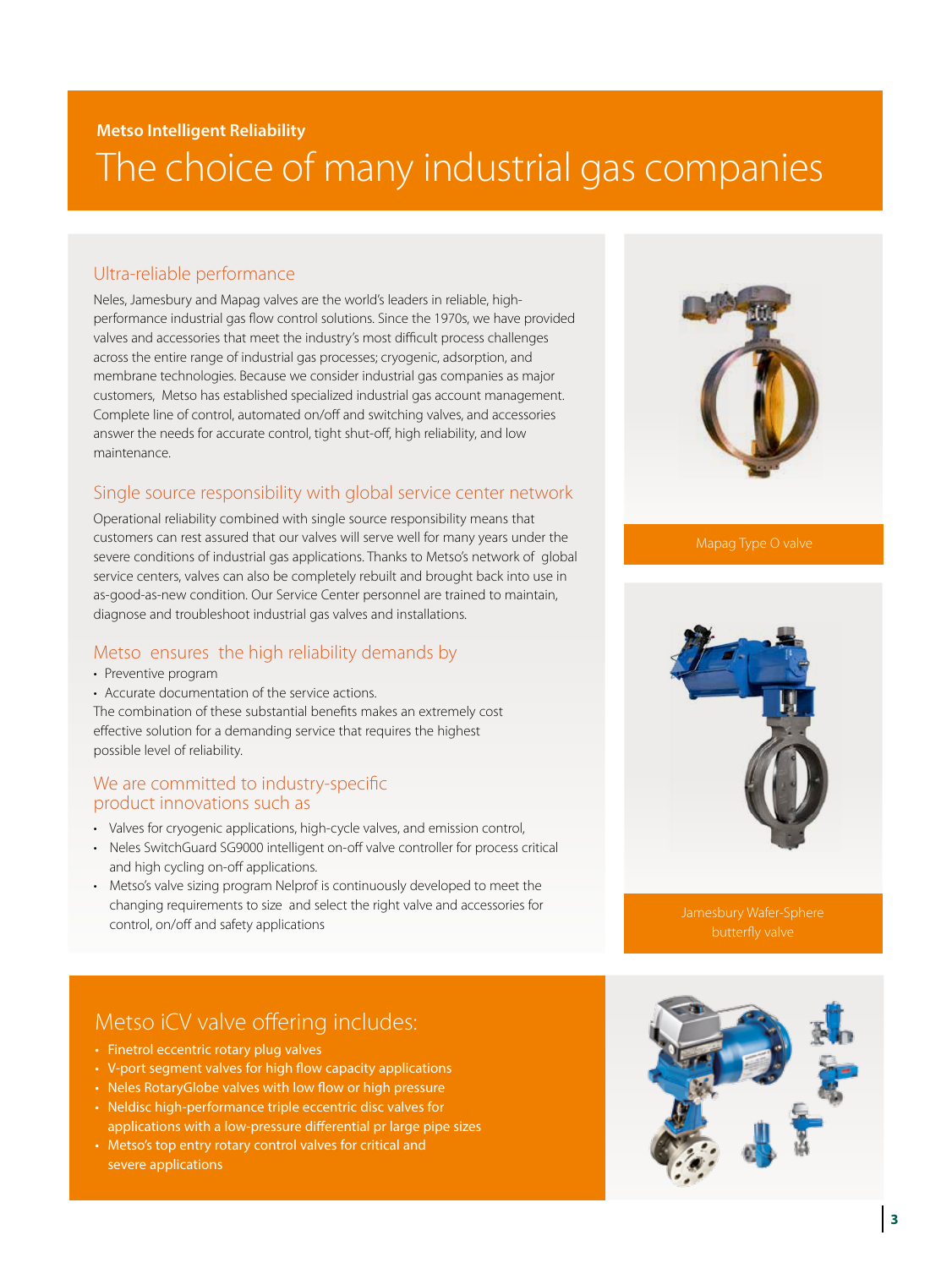



# **Cryogenic processes**  Air separation process



Jamesbury's Wafer-Sphere with

The complex air separation process uses various stages of compression, purification, cooling & distillation and tank car filling. The most common technology used in this separation process is via cryogenic distillation.

#### Demanding conditions require enhanced reliability

Extreme operational and environmental requirements such as very cold temperatures and an oxygen-enriched atmosphere, which require correct material selection and control of fugitive emissions, are the major challenges. Valve designs have to provide long-lasting safe tight shutoff operations to avoid health hazards and production interruptions.

### Ensured success through cryogenic knowhow

Neles, Jamesbury and Mapag products and experience cover the entire ASU process from the compressor and purification through the cold box to tank loading and distribution. The patented metal and soft seating technology is ideally fitted for specific cold box requirements – the core of the air separation process. Using our vast

experience the correct materials needed for hazardous oxygen applications can be selected. The proven high reliability and a long life cycle make Metso the world leader in cryogenic valves. Continuous plant availability can be ensured with intelligent on-line diagnostic capability.

#### The largest and most advanced valve testing in the world

For the valves in the cold area, our cryogenic testing facilities allow a thorough evaluation of the valve. The performance can be verified accurately in extreme conditions fulfilling the needs of international and customized standards. Metso's cryogenic testing laboratories in Finland, Germany and the USA are the largest and most advanced of any dedicated valve test facility in the world. The computer-controlled testing system assures cryogenic valve performance during commissioning and subsequent operation.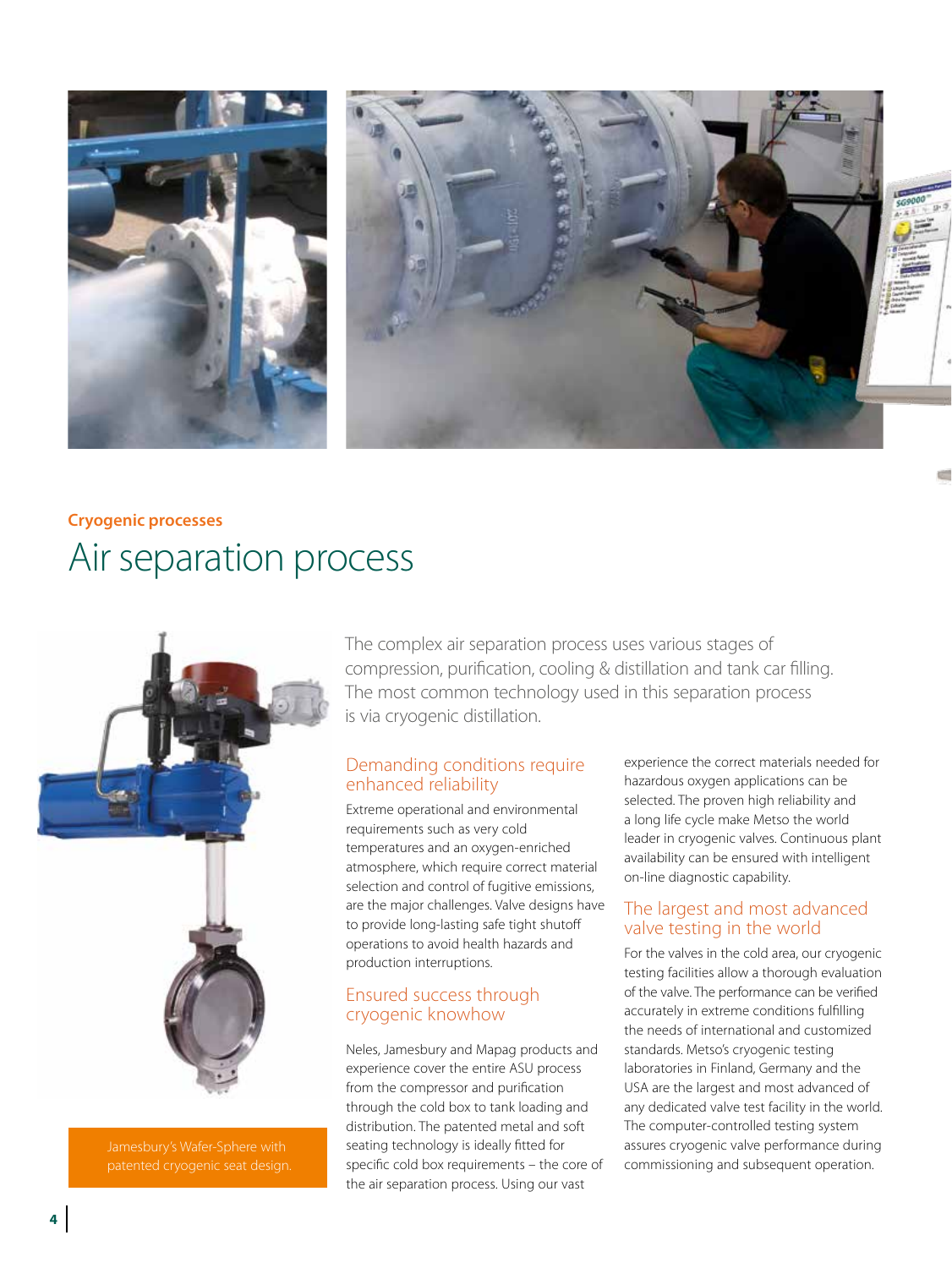

# **Non-cryogenic processes**  Swing adsorption solutions

Swing adsorption processes are used to separate or purify gases to produce industrial applicable gases like hydrogen, chlorine or flour  $(H_{2}, Cl_{2}, F_{2})$ . There are three different separation processes based on either pressure alternation (PSA/VSA - Pressure and Vacuum adsorption) or temperature alternation (TSA – Temperature adsorption).

#### Considerations PSA/VSA and TSA plants

Gas flow interruptions that cause high consequential costs call for operational safety and reliable continuous supply. Therefore the speed and ease of service as well as the predictions of problems are of extreme importance.

#### Optimizing both operating and capital expenditures must be addressed.

Switching between adsorption and desorption is a very challenging application for valves with a 2-4 cycles per minute and on/off cycle time of less than 1 second for millions of cycles during operational life time.

### Metso's solutions for improved reliability and life cycle

In order to meet the expectations of one of the most demanding valve applications,

Absorbent Bed witch valves, Metso's engineering research team has been working together with industrial gas customers for many years on how develop and improve. The result of this cooperation is a unique offering of high-cycle butterfly valves from the Mapag and Jamesbury brands.

The valves perform millions of cycles with reliable tight shutoff. With Metso's unique smart products and embedded diagnostic capabilities, the reliability can be even further improved. Both Metso's intelligent Neles positioner ND9000 and the smart controller SwitchGuard SG9000 allow optimized process configuration. Online diagnostics enables the implementation of predictive maintenance strategy. These Metso valves are currently being installed in PSA and VSA plants all around the world.



Metso supplied 72 valves designed to reliably operate for millions of cycles.

### Reliable high-cycling valves for a major French refinery

Metso recently signed a contract with one of the major industrial gas industry players, and helps them to fulfill PSA requirements of the big French refining companies.

and this calls for reliable PSA –unit operations that at the same time Metso supplied 72 valves designed to operate for millions of cycles FieldCare condition monitoring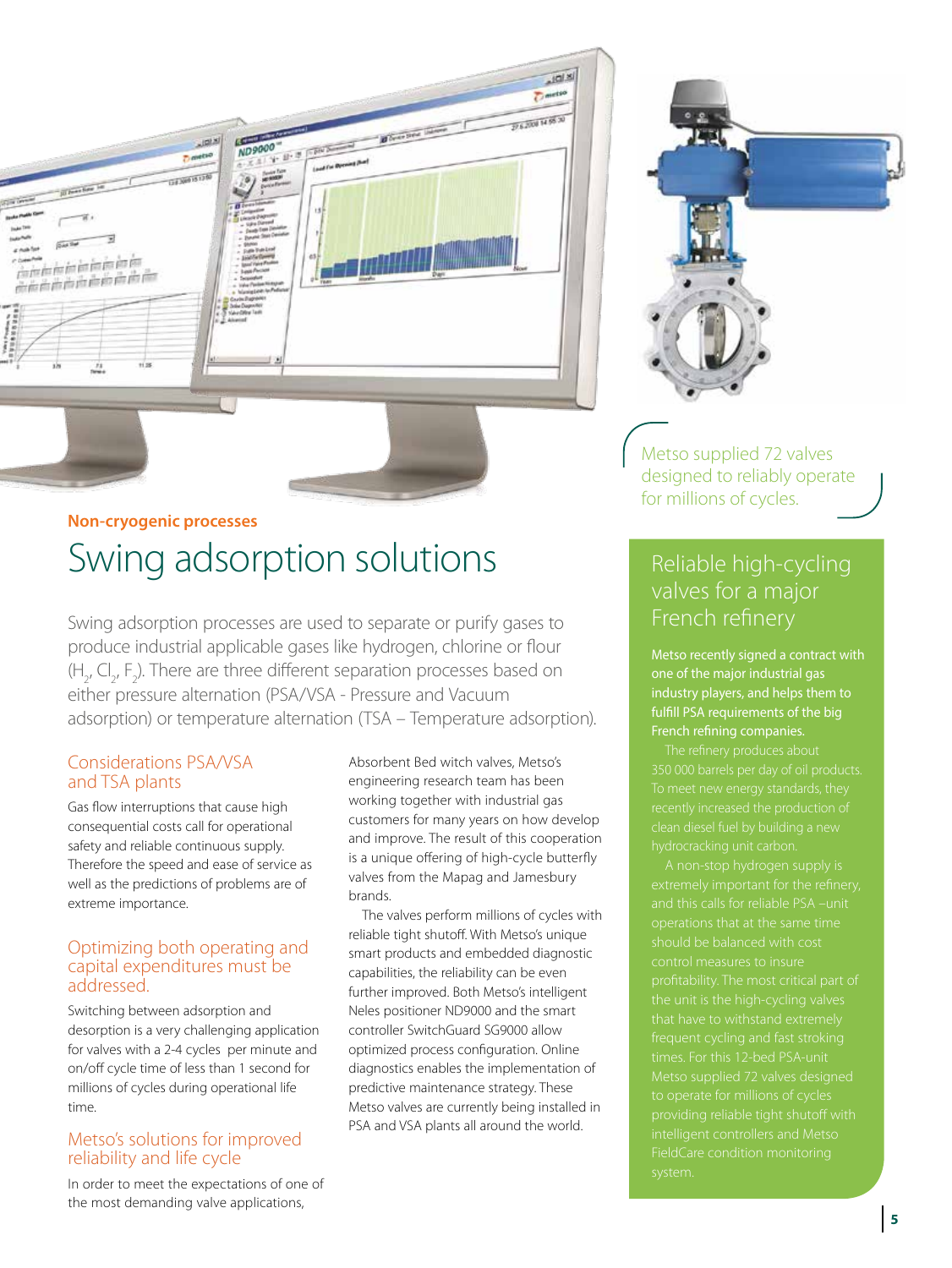



# **Metso global service network** World-class quality, worldwide support

Metso offers predictive maintenance services, including a detailed diagnostics analysis of intelligent controllers' data with maintenance recommendations and their timing. All of the above and more can be included in a life cycle agreement, which will be designed to your needs specifically.

When you choose Metso, you can count on more than high-quality, innovative products. You can also depend on total solutions that give you a competitive advantage in process reliability and accuracy. You can rely on our services to keep your process competitive.

Metso has developed service solutions to specifically address the needs and requirements of industrial gas customers and suppliers. These solutions focus on reduced downtime during planned outages, elimination of unplanned valve failures, and inventory utilization. Our service technicians receive documented training to ensure adherence to the detailed specifications and technical standards associated with equipment in industrial gas applications. Experienced field technicians offer local support and are equipped with professional field diagnostic tools, such as Nelscope.

Turnaround management is easy with the Metso team. The team participates in pre-planning, making sure the correct spare parts, necessary tools and expertise are all on-site. If necessary, an asset survey is carried out before the turnaround for accurate scope definition. All findings are recorded to a database to be used for maintenance planning. To analyze the valves' condition even more accurately, we offer predictive maintenance services, including a detailed diagnostics analysis of intelligent controllers' data with maintenance recommendations and their timing. All of the above and more can be included in a life cycle agreement, which will be designed to your needs specifically.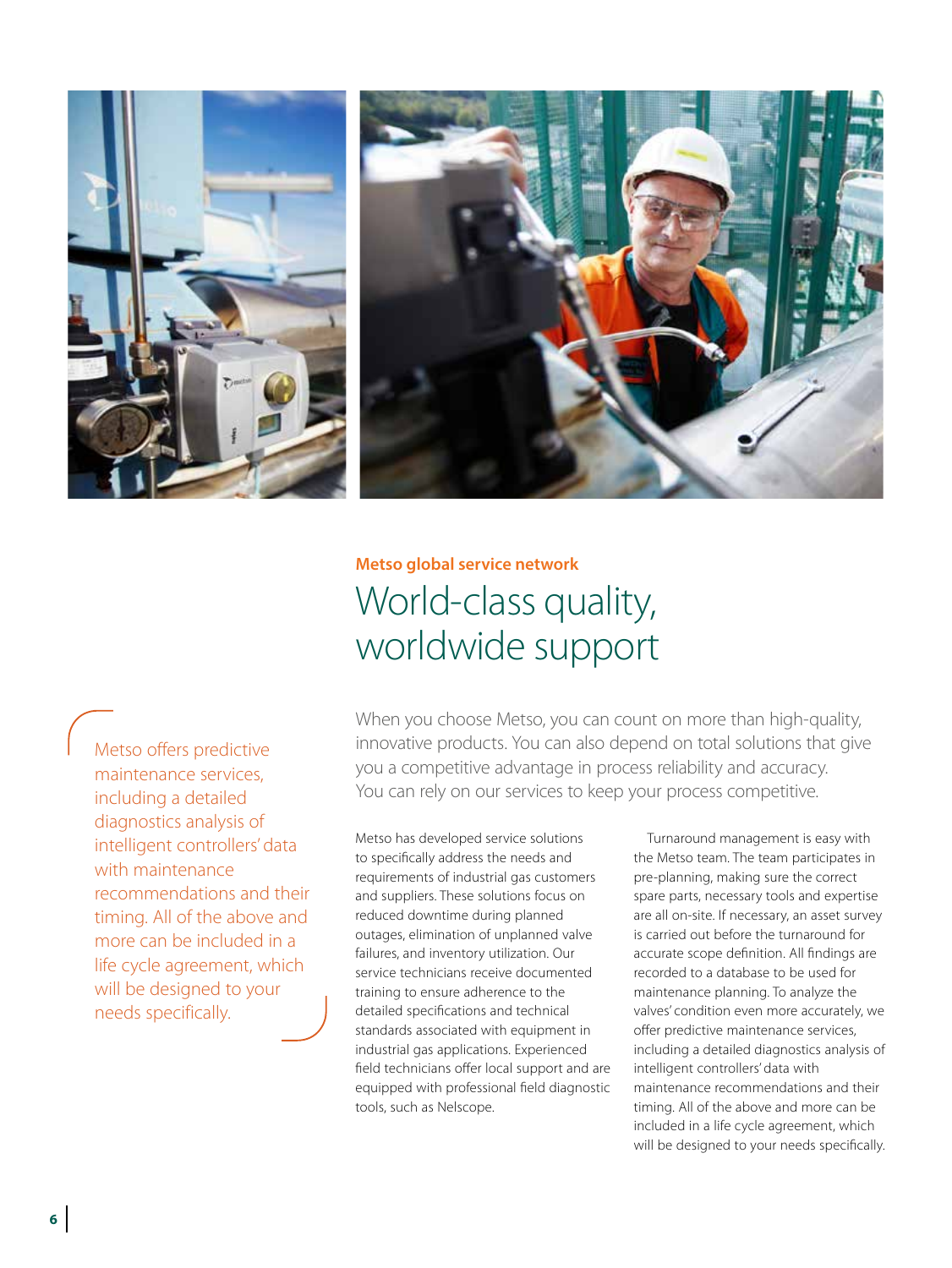

# **Metso life cycle services and maintenance** A service offering to cover all your needs

Our Service Technicians are available for you, to ensure operational reliability, help eliminate unpredicted failures and plan effective maintenance that minimizes downtimes.

Metso service technicians come on-site and make a visual audit to see the condition of your valves and accurate type codes to check spare part availability. The maintenance plan is always verified against the specific requirements of the site in question, making necessary modifications if needed. The number of cycles, age and condition of the valves as well as the availability target of the plant are amongst the things to be considered. The planned turnaround schedule is discussed. The maintenance plan may also include predictive maintenance services, e.g. Valve HealthCheck or Valve HealthCare, where the valve's condition is analyzed by interpreting the diagnostic data.

With the Metso service agreement the needed spare parts are always available. For additional security, Metso's Valve Spare Container is a good option, bringing a selection of spare parts on-site against a service fee, without an obligation to buy.

Your maintenance plan is always verified against the specific requirements of each particular site. We provide services that answer your specific needs.



### Maintenance Solution

- Intelligent Valve Repair
- Intelligent Field Survey
- Criticality Analysis
- Maintenance Plan
- Valve Modernization
- Metso Valve Spare Parts